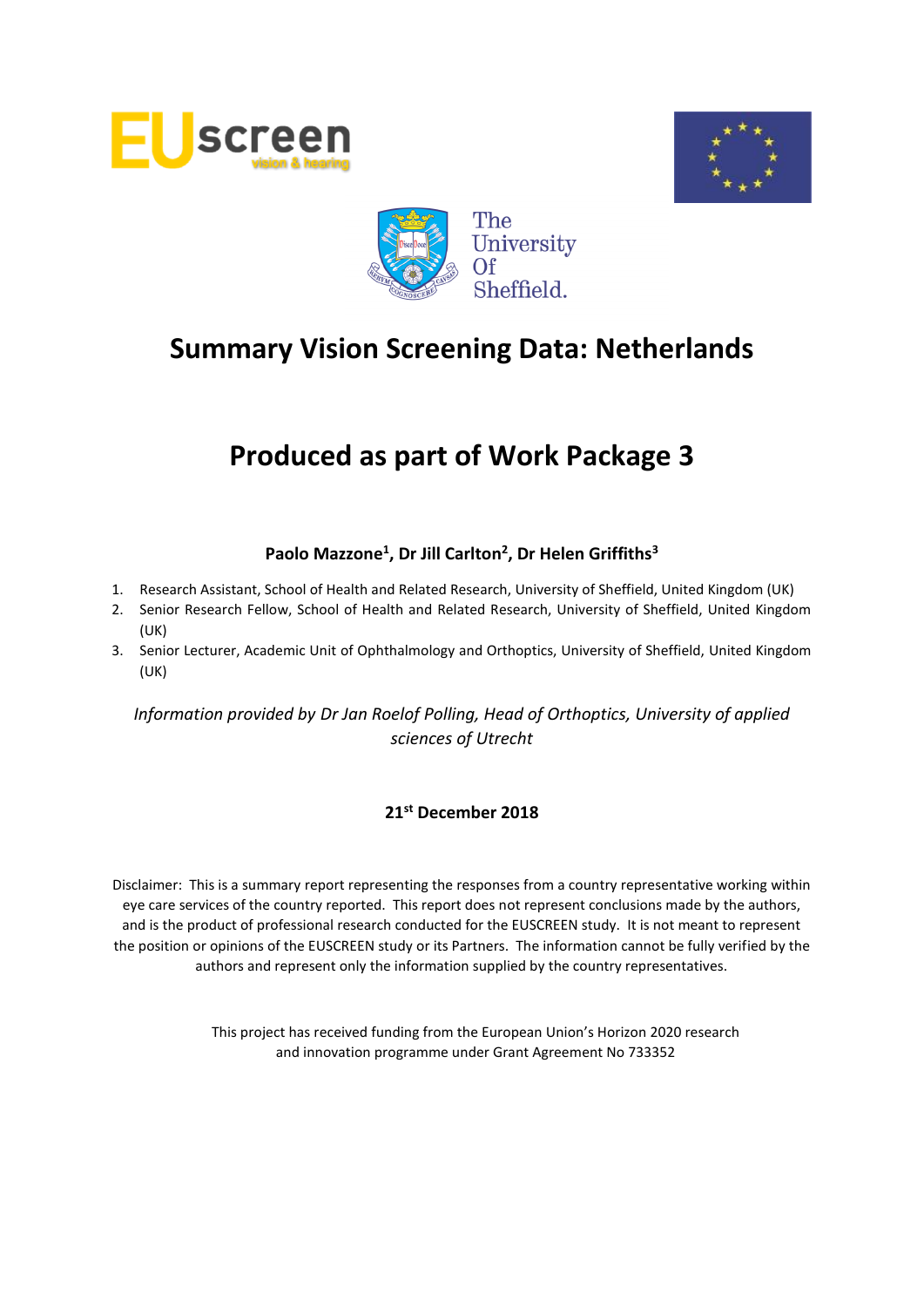



| 1 |                                    | <b>Glossary of Terms: Vision Screening</b>  |    |  |  |  |  |
|---|------------------------------------|---------------------------------------------|----|--|--|--|--|
| 2 | Abbreviations                      |                                             |    |  |  |  |  |
| 3 | Population and Healthcare Overview |                                             |    |  |  |  |  |
| 4 |                                    | Vision Screening Commissioning and Guidance | 3  |  |  |  |  |
| 5 |                                    | Screening programme                         | 4  |  |  |  |  |
|   | 5.1                                | Vision screening - Preterm babies           | 4  |  |  |  |  |
|   | 5.2                                | Vision screening - Birth to 3 months        | 4  |  |  |  |  |
|   | 5.3                                | Vision screening - 3 months to 36 months    | 4  |  |  |  |  |
|   | 5.4                                | Vision screening - 36 months to 7 years     | 5  |  |  |  |  |
| 6 |                                    | <b>Automated Screening</b>                  | 9  |  |  |  |  |
| 7 |                                    | Provision for Visually Impaired             | 10 |  |  |  |  |
| 8 |                                    | Knowledge of existing screening programme   | 11 |  |  |  |  |
|   | 8.1                                | Prevalence/Diagnosis                        | 11 |  |  |  |  |
|   | 8.2                                | Coverage                                    | 12 |  |  |  |  |
|   | 8.3                                | Screening evaluation                        | 12 |  |  |  |  |
|   | 8.4                                | <b>Treatment success</b>                    | 13 |  |  |  |  |
| 9 |                                    | Costs of vision screening in children       | 14 |  |  |  |  |
|   | 9.1                                | Cost of vision screening                    | 14 |  |  |  |  |
|   | 9.2                                | Cost of treatment for amblyopia             | 14 |  |  |  |  |
|   | 9.3                                | Cost of Treatment for strabismus            | 14 |  |  |  |  |
|   | 9.4                                | Cost of treatment for cataract              | 14 |  |  |  |  |
|   | References<br>15<br>10             |                                             |    |  |  |  |  |
|   |                                    |                                             |    |  |  |  |  |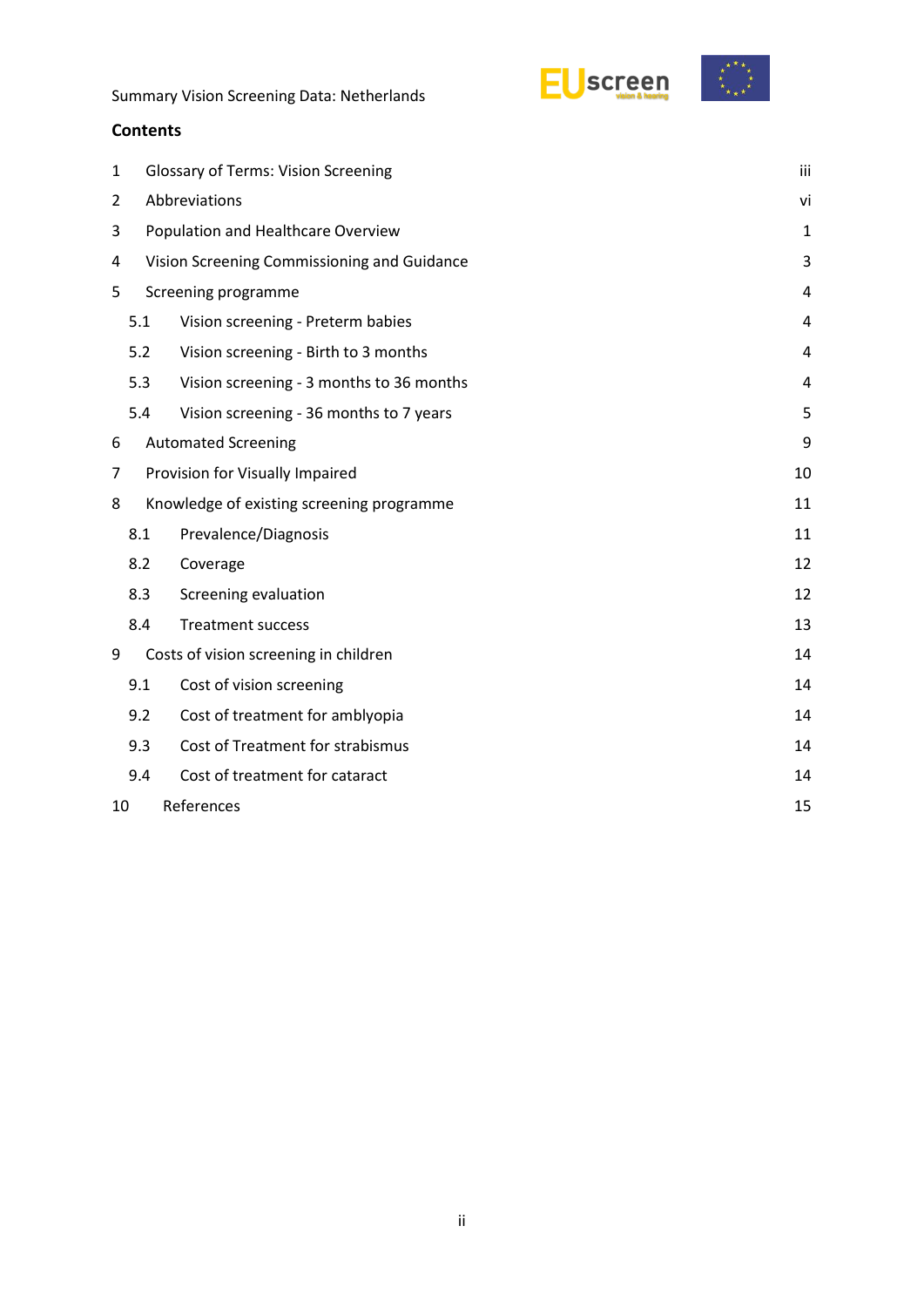

<span id="page-2-0"></span>

| <b>Abnormal test result</b> | A test result where a normal "pass" response could not be                                                                                                                                                                 |  |  |  |  |  |
|-----------------------------|---------------------------------------------------------------------------------------------------------------------------------------------------------------------------------------------------------------------------|--|--|--|--|--|
|                             | detected under good conditions. The result on screening                                                                                                                                                                   |  |  |  |  |  |
|                             | equipment may indicate "no response," "fail," or "refer."                                                                                                                                                                 |  |  |  |  |  |
| <b>Attendance rate</b>      | The proportion of all those invited for screening that are tested<br>and receive a result:                                                                                                                                |  |  |  |  |  |
|                             | Invited for screening includes all those that are offered<br>the screening test.                                                                                                                                          |  |  |  |  |  |
|                             | Tested and receive a result could be a "pass" or "referral<br>$\bullet$<br>to diagnostic assessment".                                                                                                                     |  |  |  |  |  |
|                             | Attendance rate provides information on the willingness of<br>families to participate in screening.                                                                                                                       |  |  |  |  |  |
| <b>Compliance with</b>      | The percentage of those who are referred from screening to a                                                                                                                                                              |  |  |  |  |  |
| referral (percentage)       | diagnostic assessment that actually attend the diagnostic<br>assessment.                                                                                                                                                  |  |  |  |  |  |
|                             |                                                                                                                                                                                                                           |  |  |  |  |  |
|                             | Percentage of compliance provides information on the                                                                                                                                                                      |  |  |  |  |  |
|                             | willingness of families to attend the diagnostic assessment after                                                                                                                                                         |  |  |  |  |  |
|                             | referral from screening.                                                                                                                                                                                                  |  |  |  |  |  |
| Coverage                    | The proportion of those eligible for screening that are tested and<br>receive a result:                                                                                                                                   |  |  |  |  |  |
|                             | Eligible for screening includes those within the population<br>that are covered under the screening or health care<br>programme.<br>Tested and receive a result could be a "pass" or "refer to<br>diagnostic assessment". |  |  |  |  |  |
|                             |                                                                                                                                                                                                                           |  |  |  |  |  |
|                             | Factors such as being offered screening, willingness to<br>participate, missed screening, ability to complete the screen, and<br>ability to document the screening results will influence the<br>coverage.                |  |  |  |  |  |
| <b>False negatives</b>      | The percentage of children with a visual deficit (defined by the                                                                                                                                                          |  |  |  |  |  |
|                             | target condition) that receive a result of "pass" during screening.                                                                                                                                                       |  |  |  |  |  |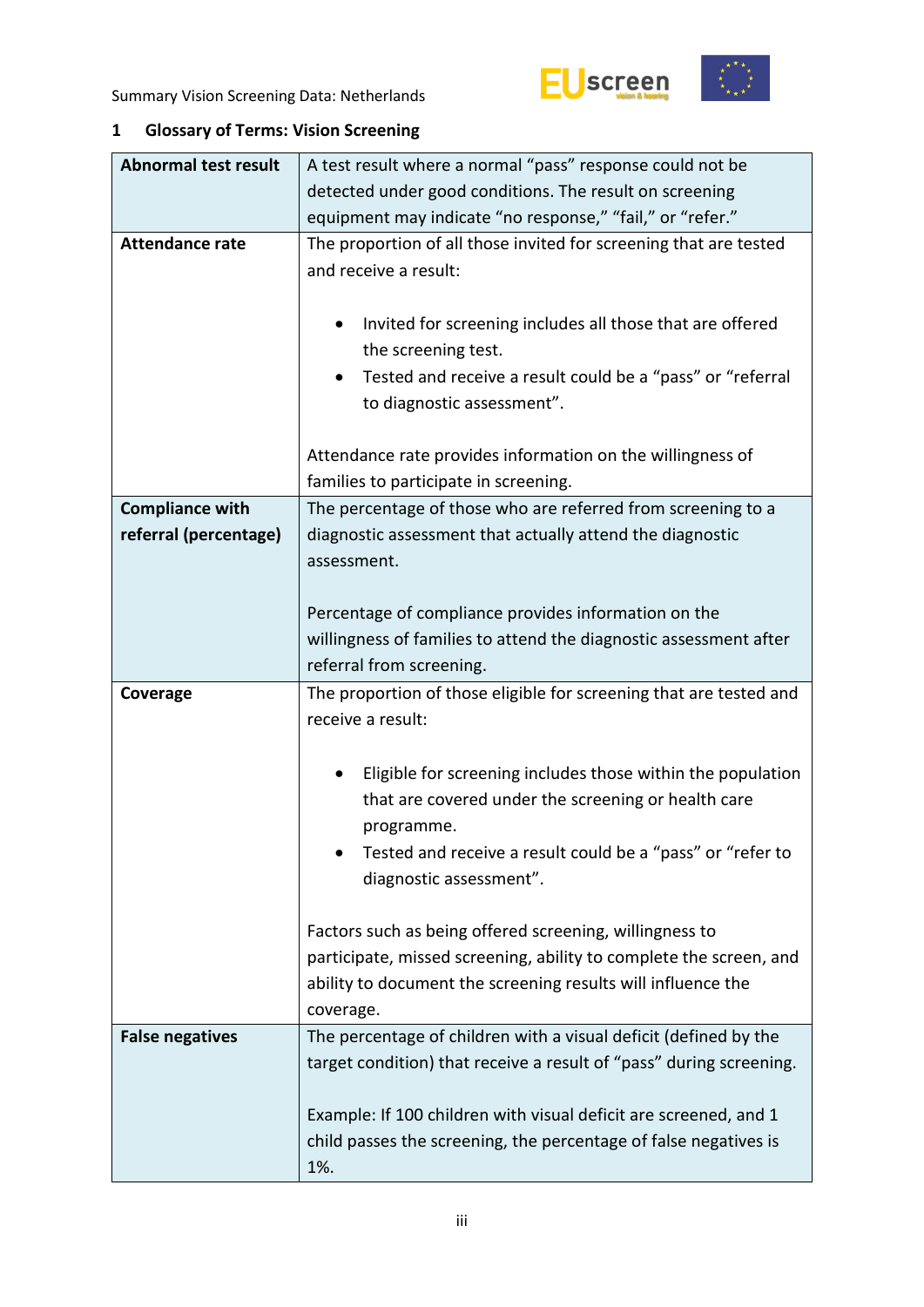



| <b>False positives</b>                 | The percentage of children with normal vision that are referred                                                                |  |  |  |  |
|----------------------------------------|--------------------------------------------------------------------------------------------------------------------------------|--|--|--|--|
|                                        | from screening to a diagnostic assessment.                                                                                     |  |  |  |  |
| <b>Guidelines</b>                      | Recommendations or instructions provided by an authoritative                                                                   |  |  |  |  |
|                                        | body on the practice of screening in the country or region.                                                                    |  |  |  |  |
| <b>Vision screening</b>                | A person qualified to perform vision screening, according to the                                                               |  |  |  |  |
| professional                           | practice in the country or region.                                                                                             |  |  |  |  |
| <b>Inconclusive test</b>               | A test result where a normal "pass" response could not be                                                                      |  |  |  |  |
| result                                 | detected due to poor test conditions or poor cooperation of the                                                                |  |  |  |  |
|                                        | child.                                                                                                                         |  |  |  |  |
| Invited for screening                  | Infants/children and their families who are offered screening.                                                                 |  |  |  |  |
| <b>Outcome of vision</b>               | An indication of the effectiveness or performance of screening,                                                                |  |  |  |  |
| screening                              | such as a measurement of coverage rate, referral rate, number of                                                               |  |  |  |  |
|                                        | children detected, etc.                                                                                                        |  |  |  |  |
| Untreated amblyopia                    | Those children who have not received treatment for amblyopia                                                                   |  |  |  |  |
|                                        | due to missed screening or missed follow-up appointment.                                                                       |  |  |  |  |
| Persistent amblyopia                   | Amblyopia that is missed by screening, or present after the child                                                              |  |  |  |  |
|                                        | has received treatment.                                                                                                        |  |  |  |  |
| <b>Positive predictive</b>             | The percentage of children referred from screening who have a                                                                  |  |  |  |  |
| value                                  | confirmed vision loss.                                                                                                         |  |  |  |  |
|                                        |                                                                                                                                |  |  |  |  |
|                                        | For example, if 100 babies are referred from screening for                                                                     |  |  |  |  |
|                                        | diagnostic assessment and 10 have normal vision and 90 have a                                                                  |  |  |  |  |
|                                        | confirmed visual defect, the positive predictive value would be                                                                |  |  |  |  |
|                                        | 90%.                                                                                                                           |  |  |  |  |
| <b>Prevalence</b>                      | The percentage or number of individuals with a specific disease                                                                |  |  |  |  |
|                                        |                                                                                                                                |  |  |  |  |
|                                        | or condition. Prevalence can either be expressed as a percentage                                                               |  |  |  |  |
|                                        | or as a number out of 1000 individuals within the same                                                                         |  |  |  |  |
|                                        | demographic.                                                                                                                   |  |  |  |  |
| Programme                              | An organised system for screening, which could be based                                                                        |  |  |  |  |
|                                        | nationally, regionally or locally.                                                                                             |  |  |  |  |
| Protocol                               | Documented procedure or sequence for screening, which could                                                                    |  |  |  |  |
|                                        | include which tests are performed, when tests are performed,                                                                   |  |  |  |  |
|                                        | procedures for passing and referring, and so forth.                                                                            |  |  |  |  |
| <b>Quality assurance</b>               | A method for checking and ensuring that screening is functioning                                                               |  |  |  |  |
|                                        | adequately and meeting set goals and benchmarks.                                                                               |  |  |  |  |
| Referral criteria                      | A pre-determined cut-off boundary for when a child should be                                                                   |  |  |  |  |
|                                        | re-tested or seen for a diagnostic assessment.                                                                                 |  |  |  |  |
| <b>Risk babies / Babies</b><br>at-risk | All infants that are considered to be at-risk or have risk-factors<br>for vision defects/ophthalmic pathology according to the |  |  |  |  |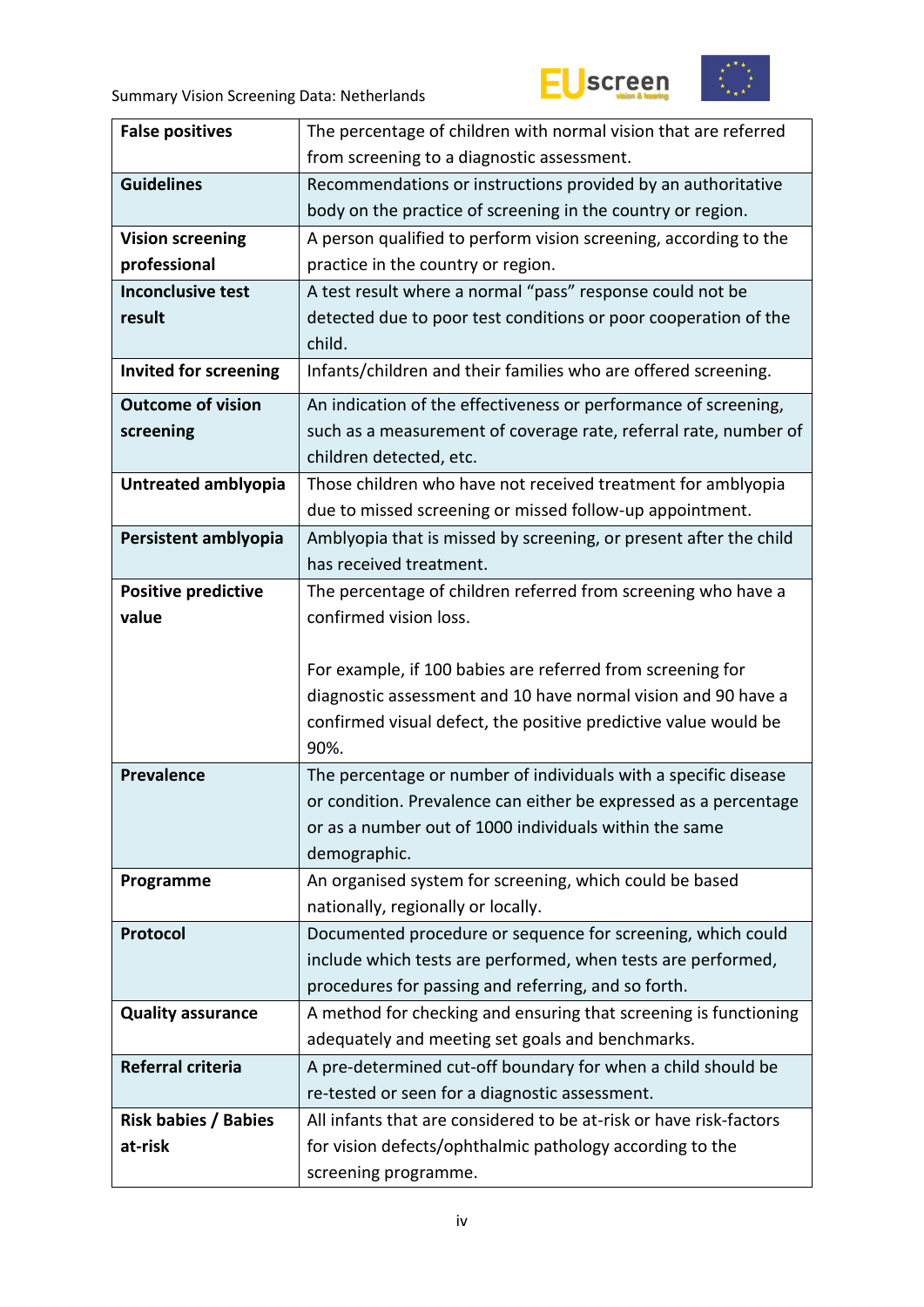



|                         | Two common risk factors are admission to the neonatal-intensive    |  |  |  |  |
|-------------------------|--------------------------------------------------------------------|--|--|--|--|
|                         | care unit (NICU) or born prematurely. However, other risk factors  |  |  |  |  |
|                         | for visual defects may also be indicated in the screening          |  |  |  |  |
|                         | programme.                                                         |  |  |  |  |
| Sensitivity             | The percentage of children with visual defects that are identified |  |  |  |  |
|                         | via the screening programme.                                       |  |  |  |  |
|                         |                                                                    |  |  |  |  |
|                         | For example, if 100 babies with visual defects are tested, and 98  |  |  |  |  |
|                         | of these babies are referred for diagnostic assessment and 2 pass  |  |  |  |  |
|                         | the screening, the sensitivity is 98%.                             |  |  |  |  |
| <b>Specificity</b>      | The percentage of children with normal vision that pass the        |  |  |  |  |
|                         | screening.                                                         |  |  |  |  |
|                         |                                                                    |  |  |  |  |
|                         | For example, if 100 babies with normal vision are tested, and 10   |  |  |  |  |
|                         | of these babies are referred for diagnostic assessment and 90      |  |  |  |  |
|                         | pass the screening, the specificity is 90%.                        |  |  |  |  |
| <b>Target condition</b> | The visual defect you are aiming to detect via the screening       |  |  |  |  |
|                         | programme.                                                         |  |  |  |  |
| Well, healthy babies    | Infants who are not admitted into the NICU or born prematurely     |  |  |  |  |
|                         | (born after a gestation period of less than 37 weeks).             |  |  |  |  |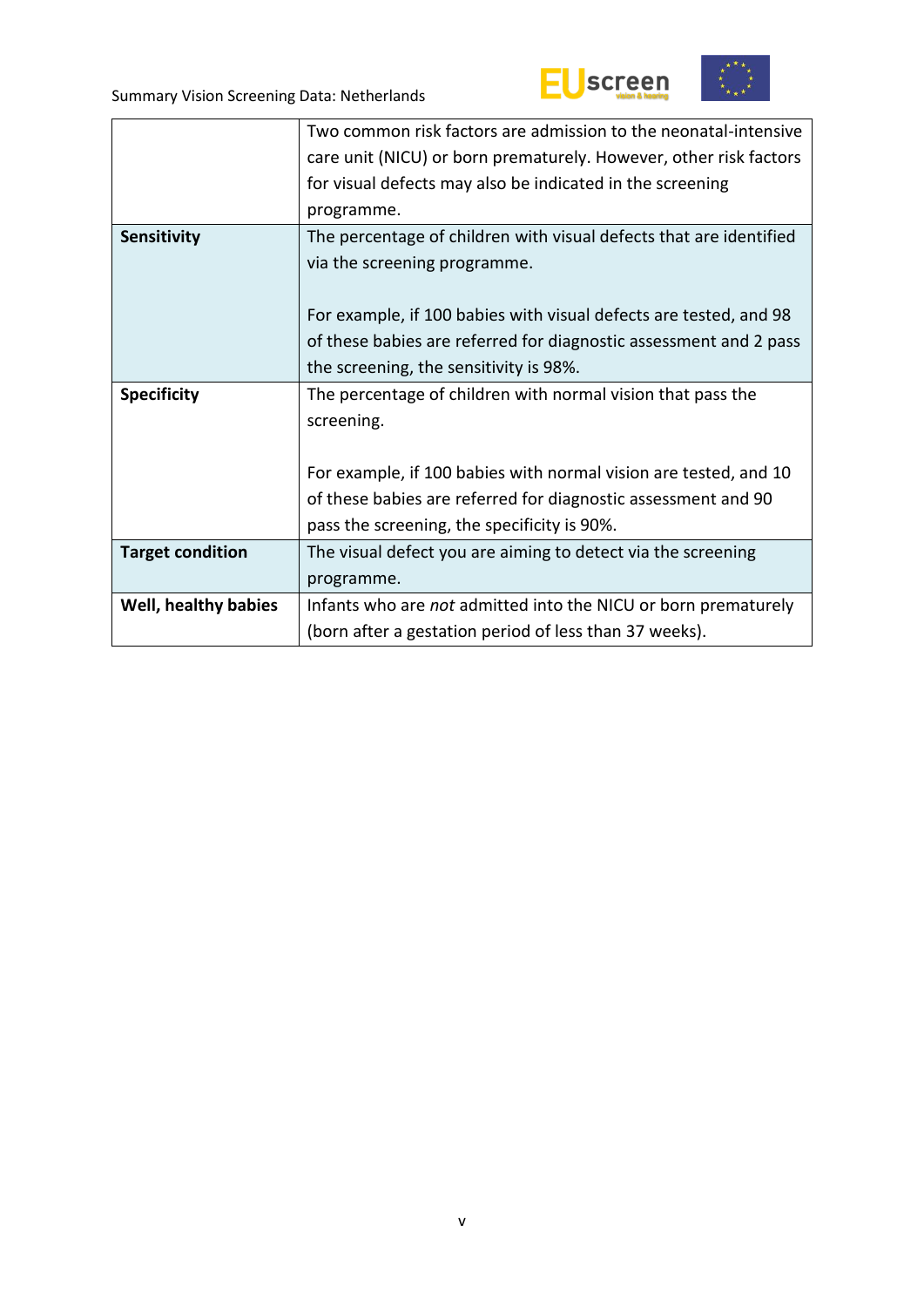

- <span id="page-5-0"></span>**2 Abbreviations ACT** Alternating Cover Test **AR** Autorefraction **AS** Automated Screening **CT** Cover Test **CV** Colour Vision **EI** Eye Inspection **EM** Eye Motility **Fix** Fixation **GDP** Gross Domestic Product **GP** General Practitioner **Hir** Hirschberg **NICU** Neonatal-intensive care unit **PM** Pursuit Movements **PPP** Purchasing Power Parity **PR** Pupillary Reflexes **RE** Retinal Examination **ROP** Retinopathy of Prematurity **RR** Red Reflex Testing **SV** Stereopsis **VA** Visual Acuity
- **WHO** World Health Organisation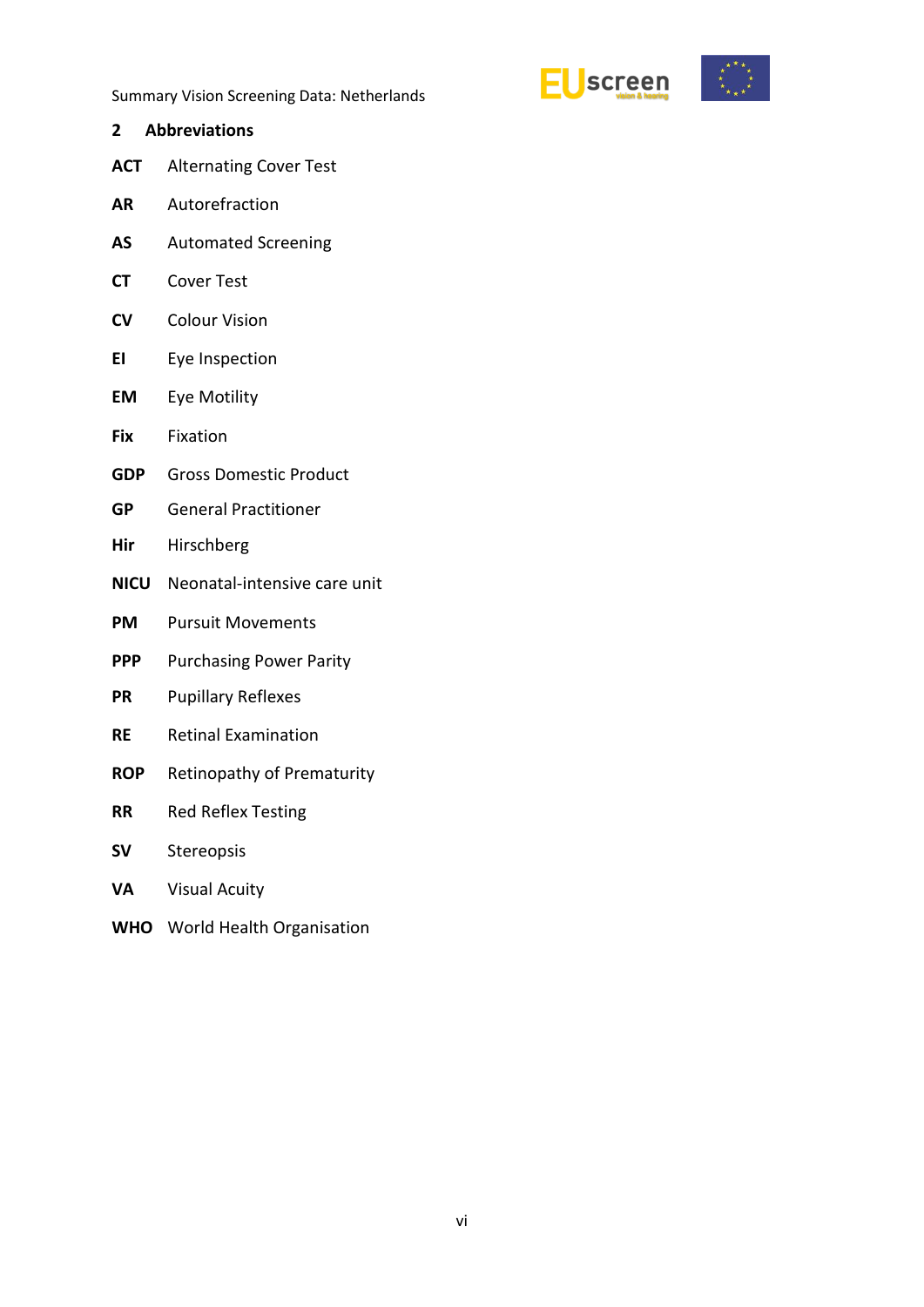

#### <span id="page-6-0"></span>**3 Population and Healthcare Overview**

The population of the Netherlands is 17,132,854 (World Bank, 2018a) and birth rate is estimated at 10.1 births/1,000 population in 2016 (World Bank, 2018b).The change in population and birth rate from 1960 to 2017 is shown in Figure 1, graphs A and B respectively.

The Netherlands has a reported population density of 509 people per square kilometre in 2017 and this has risen from 345 people per square kilometre in 1961 (World Bank, 2018c). In terms of healthcare facilities, the total density of hospitals in 2013 was 0.76 per 100,000 population (WHO, 2016a). Infant mortality in 2017 is estimated at 3.3 deaths/1,000 live births in total (World Bank, 2018d).

The average life expectancy in the Netherlands is estimated at 81.5 years (World Bank, 2018e), with a death rate of 8.7 deaths/1,000 population in 2016 (World Bank, 2018f). The Netherlands has a gross national income per capita (PPP int. \$, 2013) of \$43,000 (WHO, 2016b). The estimated total expenditure on health per capita in 2014 was \$5,202 (Intl \$) and the total expenditure on health in 2014 as percentage of GDP was 10.2% (WHO, 2016b).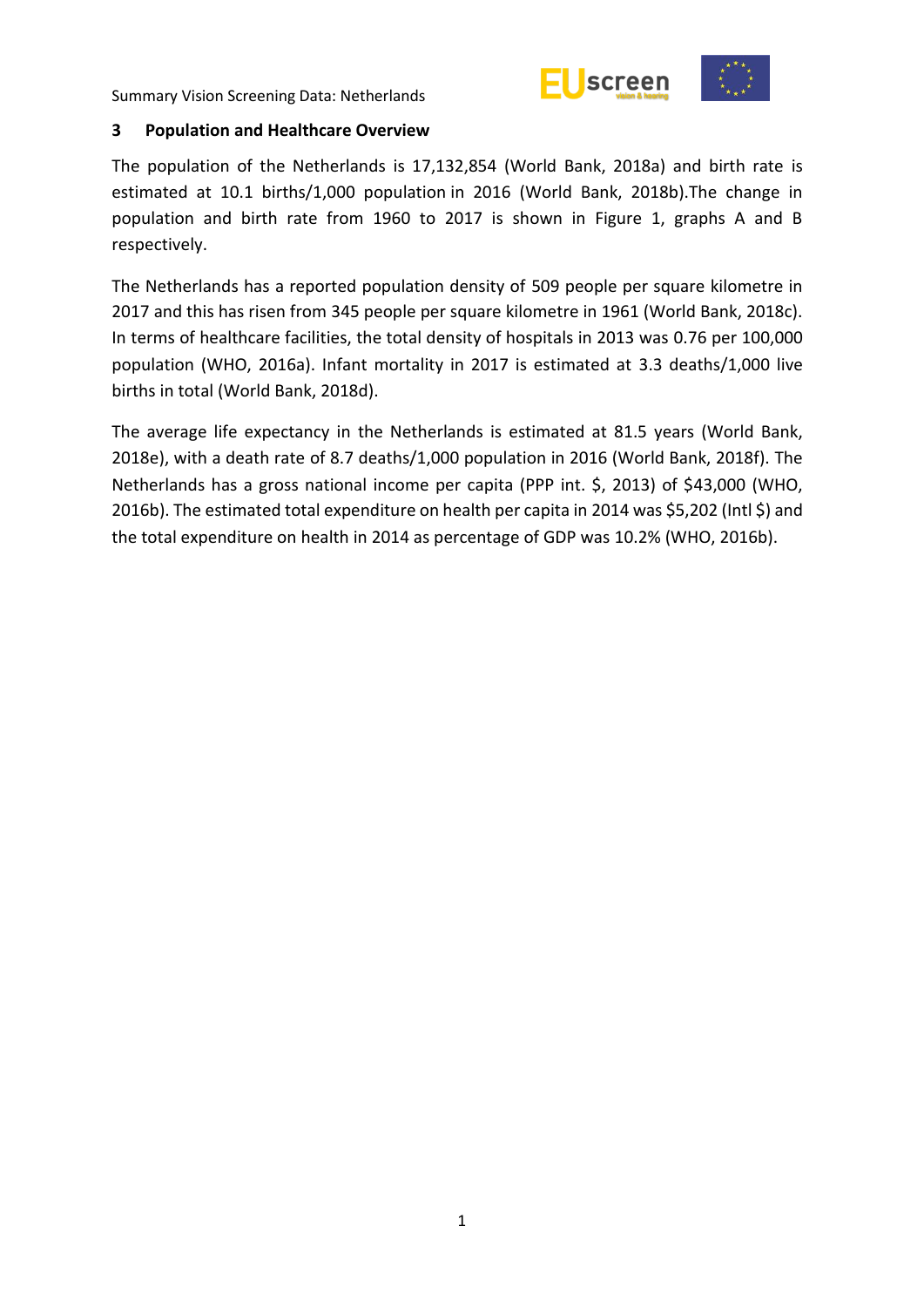





*Source: Information sourced from World Bank (2018)*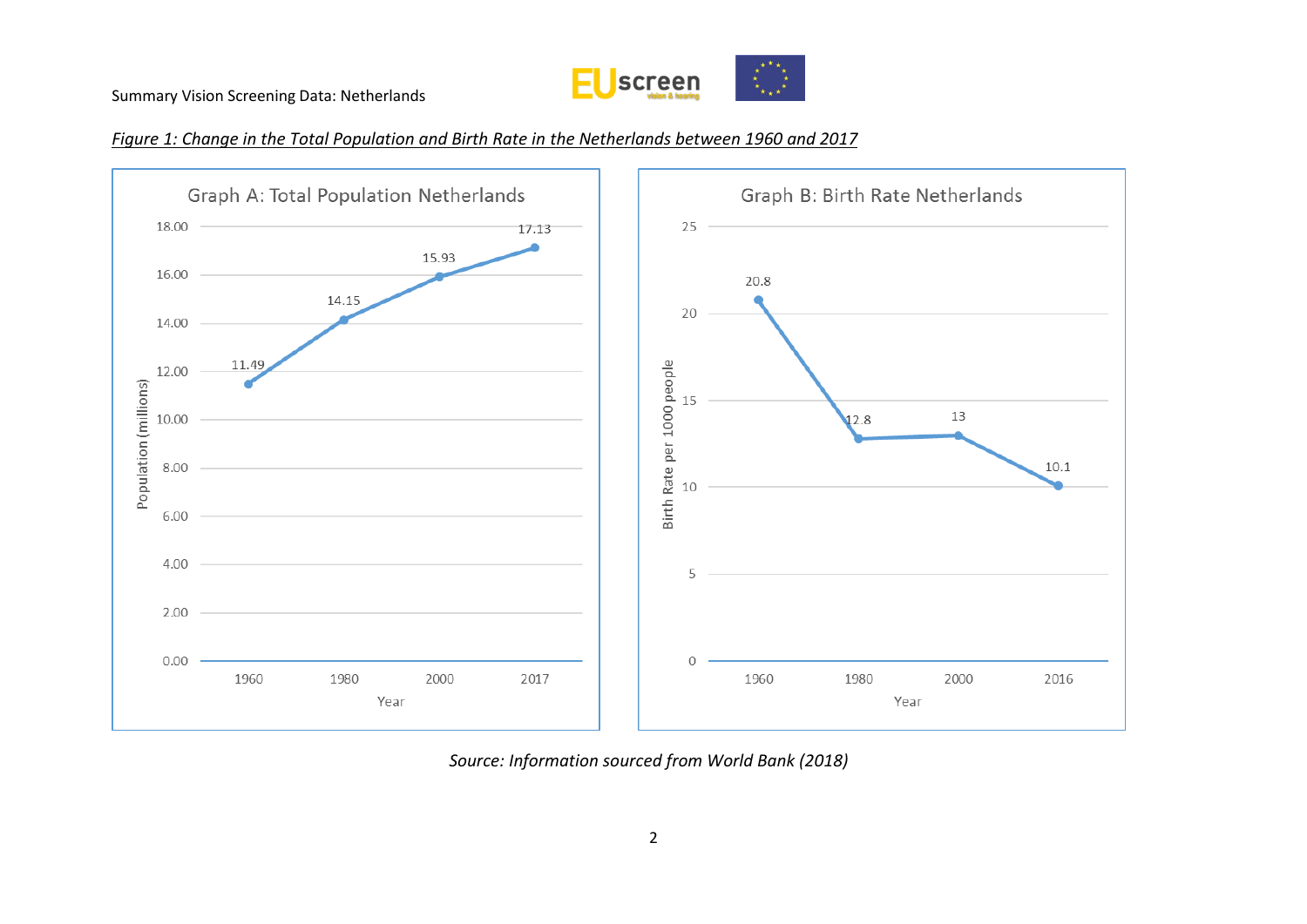



#### <span id="page-8-0"></span>**4 Vision Screening Commissioning and Guidance**

In the Netherlands, vision screening is organised nationally by 28 Youth Healthcare regions. All children in the Netherlands are offered the same package via the Basic Youth Healthcare (Basic JGZ) package. The Youth Doctors and Youth Nurses offer all care in the Netherlands to all children. However, flexibility in implementation is permitted, vision screeners are free to decide, together with the parent, whether certain elements are not carried out, or carried out in any other way. Local initiatives to omit vision screening are allowed. All regions do however provide vision screening and in general there are no differences. Vision screening is funded by the municipalities and it is embedded into a general preventative child healthcare screening system.

The vision screening programme started regionally between 1965 and 1975, was implemented nationally between 1987 and 1989. The vision screening programme has been changed since its implementation; specifically, in 1987 the first non-binding guideline was published, the first national guideline was released in 2002 and a revision was implemented in 2010. This is currently under revision (2018). The NCJ (Netherlands Center for Youth (child) Healthcare) called for a revision of the guidelines after consulting the Ministry of Health, Welfare and Sport, they provide financial support by means of The Netherlands Organisation for Health Research and Development (ZonMw). There is no regular update. Although review has taken place, there have been no significant changes since 1987 when the addition of visual acuity measurement at 7 years was introduced.

There are no methods for quality monitoring imposed by the government. However, it is carried out by the implementation process included in the development and continuing education, as a regulation for Youth Healthcare Doctors. There may be differences from region to region, but they will all follow and adhere to the guidelines as suggested by their associations. There has been research on the vision screening programme carried out in the Netherlands (Sloot et al., 2017; Sloot et al., 2015; Groenewoud et al. 2010). There has been no cost-effectiveness analysis in the Netherlands.

Vision screening is conducted by Youth Nurses and Youth Doctors within approximately 1400 centres. General professionals identified, that do not screen, but could do so with additional training include orthoptists, optometrists and general practitioners (GP). There is no specific training to perform vision screening. It is incorporated in the general medical training or Youth Doctor training (2 years) and the post-bachelor nursing degree (1 year part-time). The Youth Doctor degree has mandatory re-registration and the Nursing degree has voluntary reregistration. In a period of 5 years, the Youth Doctor must have worked as a doctor for 2,080 hours. Work experience only counts if it meets the requirements of the medical assessment framework. Additionally, the doctor needs to participate in a continuing education programme. Both Youth Doctor and Nursing degrees are accredited.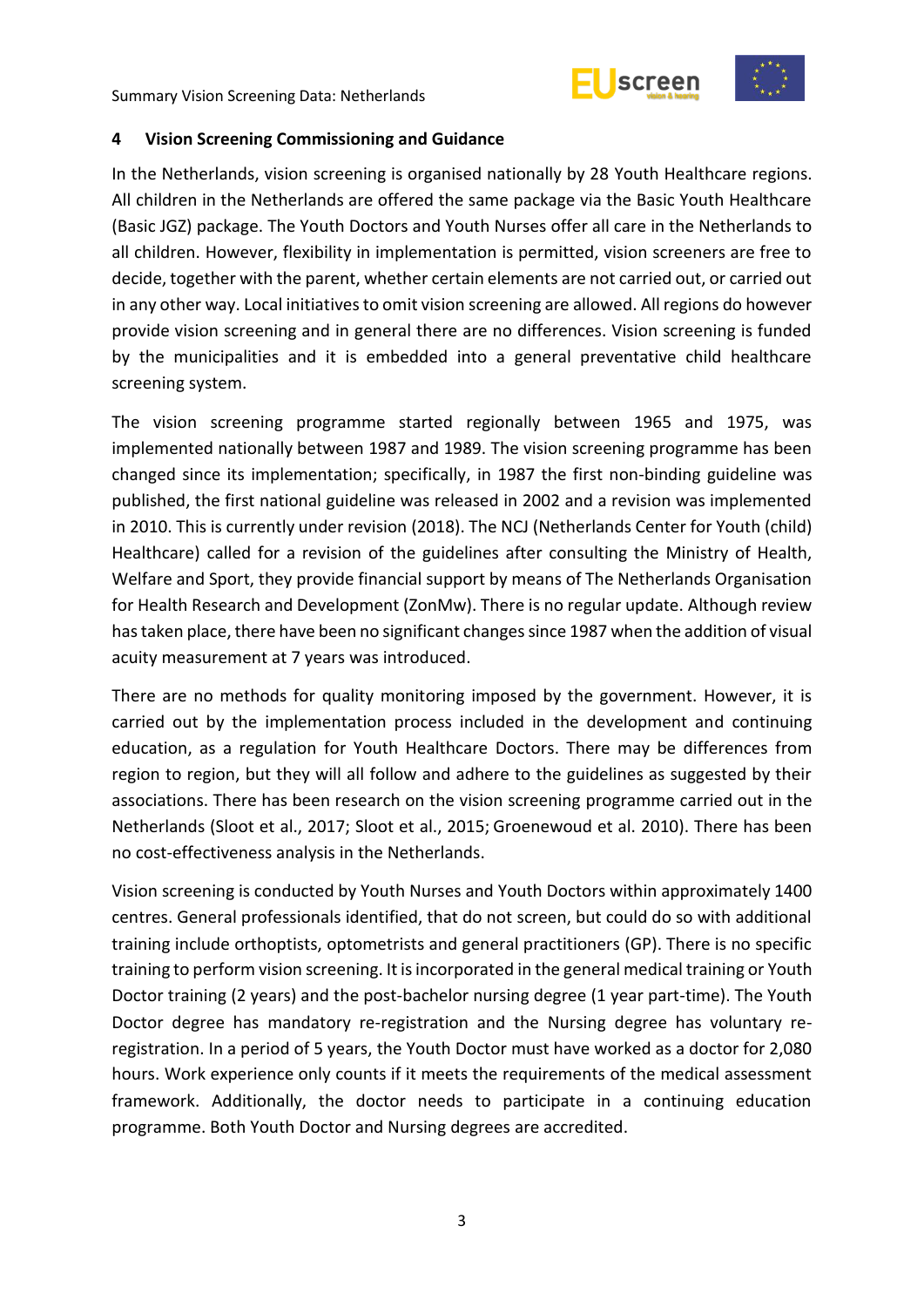



#### <span id="page-9-0"></span>**5 Screening programme**

The target conditions screened for in the Netherlands are retinopathy of prematurity (ROP) in premature infants, congenital cataract/ other congenital ocular abnormalities in all newborn infants and amblyopia in childhood. The health care professionals delivering vision screening, venue for screening and tests used vary depending on the age of the child as shown in Tables 1, 2 and 3 respectively. Specific details of the screening offered within each age group are described more fully in sections 5.1 to 5.4 below.

### <span id="page-9-1"></span>*5.1 Vision screening - Preterm babies*

ROP screening is performed on preterm babies born before 32 weeks and/or birth weight of less than 1500 grams. These babies also receive a fundus examination by an ophthalmologist. If these tests are positive, a further examination is conducted by an ophthalmologist as required. If the tests are negative (no ROP), tests conducted include eye inspection, fixation, red reflex testing, eye motility, Hirschberg test, retinal examination, pursuit movements (monocular and binocular), pupillary reflexes and cover test (near with fixation), all performed by either a nurse, specialist nurse, or Youth Doctor. These tests are conducted in a hospital and referral is determined by evidence of ROP, no or abnormal fixation at 1 month of age and no or abnormal fixation or pursuit at 2 months of age.

# <span id="page-9-2"></span>*5.2 Vision screening - Birth to 3 months*

Well, healthy babies up to the age of 3 months are screened by doctor in a child healthcare centre. Tests are conducted at 1-2 months of age and include eye inspection, fixation, red reflex testing, eye motility, Hirschberg test, pursuit movements (monocular and binocular), pupillary reflexes and near fixation cover test. Referral is needed after two abnormal or two inconclusive test results. Criteria that determine referral are absence of red reflex, no or abnormal fixation at 1 month of age and no or abnormal pursuit at 2 months of age.

#### <span id="page-9-3"></span>*5.3 Vision screening - 3 months to 36 months*

Children aged between 3 to 36 months are screened by a specialist nurse or a Youth Doctor in a child healthcare centre. Screening is conducted at:

- 3-4 months: eye inspection, pupillary reflexes and red reflex testing
- 6-9 months: eye inspection, pupillary reflexes, Bruckner and near cover test , eye motility and pursuit movements (monocular and binocular)
- 14-24 months: eye inspection, pupillary reflexes, Bruckner and near cover test, eye motility and pursuit movements (monocular and binocular)

Further criteria that determine referral for further diagnostic examination are failure to fixing fix on own hands at 3 months. Referral is needed after two abnormal or two inconclusive test results..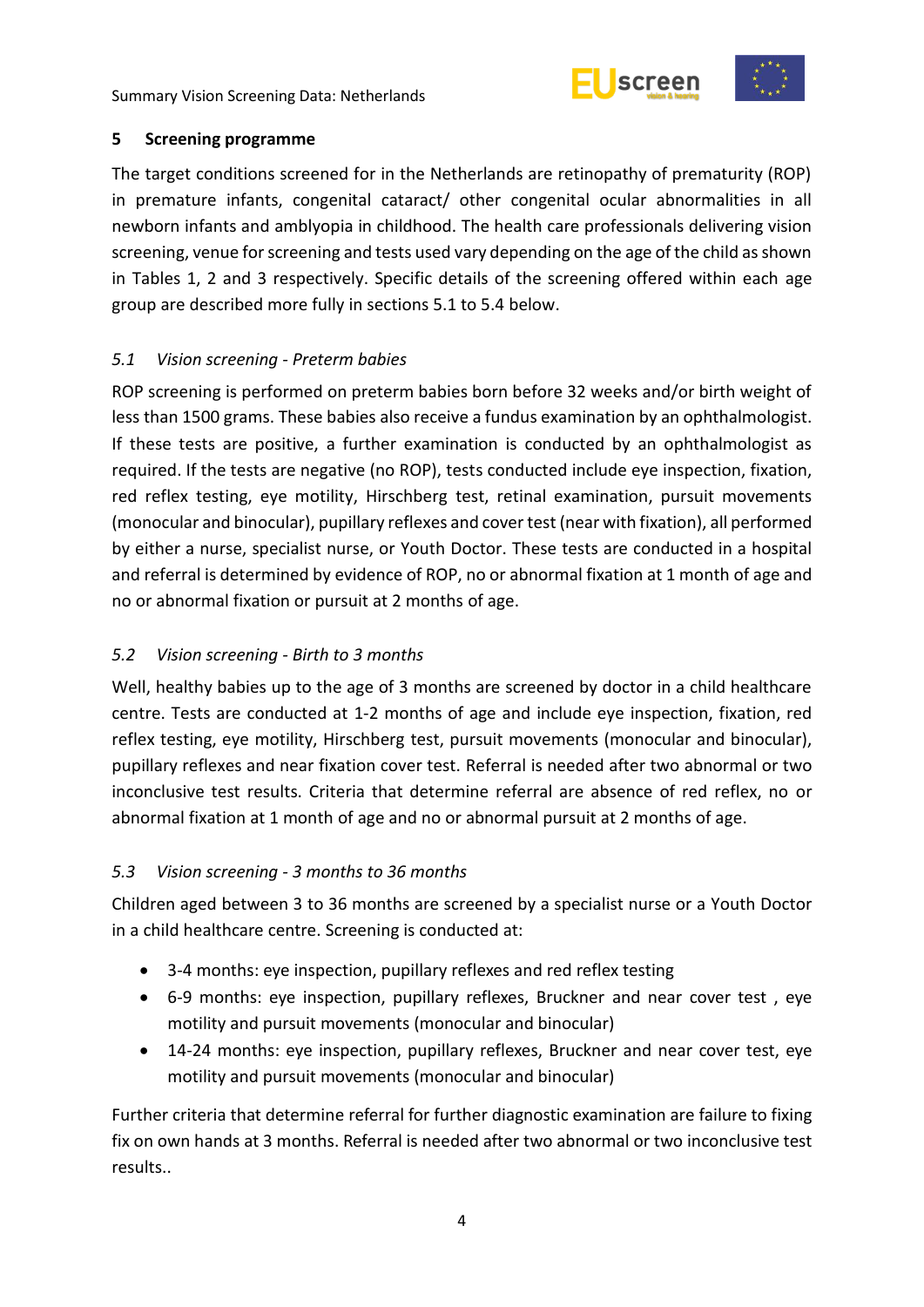



#### <span id="page-10-0"></span>*5.4 Vision screening - 36 months to 7 years*

Children aged between 36 months up to 7 years of age are screened by a specialist nurse, Youth Doctor, or a practice assistant in a child healthcare centre. The test conducted at this age include:

- 3-Years of age: Visual acuity (VA) (Specialist nurse; nurse practitioner; child healthcare doctor). Further assessments can be conducted on indication of abnormality. These include eye inspection, pupillary reflexes, Bruckner and near cover test, eye motility and binocular pursuit movements (Child healthcare doctor; nurse practitioner)
- 3.9-Years of age: VA (Specialist nurse; nurse practitioner; child healthcare doctor). Further assessments can be conducted on indication of abnormality. These include eye inspection, pupillary reflexes, Bruckner and near cover test, eye motility and binocular pursuit movements (Child healthcare doctor; nurse practitioner)
- 5 to 6-Years of age: VA (practice assistant; specialist nurse; nurse practitioner; child healthcare doctor). Further assessments can be conducted on indication of abnormality. These include eye inspection, pupillary reflexes, Bruckner and near cover test, eye motility and binocular pursuit movements (Child healthcare doctor; nurse practitioner)

VA is measured using the Amsterdam picture chart at ages 3 to 3.9 years of age. The optotypes charts are based on the Snellen principle and are used at 5-metre test distance with optotype sizes of 30, 20, 15, 10, 6 and 5.

Children aged 5 and 7 years have visual acuity measured with the Landolt C which are linear logMAR charts (at 5 metres) with optotype sizes of 0.1, 0.12, 0.15, 0.2, 0.25, 0.3, 0.4, 0.5, 0.65, 0.8, and 1.0. Referral is needed after two abnormal, or two inconclusive test results. Criteria that determine referral for further diagnostic examination are detailed as:

- 3 years of age VA of less than 5/6 Snellen (0.8 decimal, 0.1 logMAR) in one or both eyes
- 3.9 years of age VA with Landolt C of worse than 0.5 decimal (0.3 logMAR, 6/12 Snellen equivalent) in both eyes
- 5 years of age VA with Landolt C of worse than 0.8 decimal (0.1 logMAR, 6/7.5 Snellen equivalent) in both eyes (not allowing >0.1 line of intraocular difference)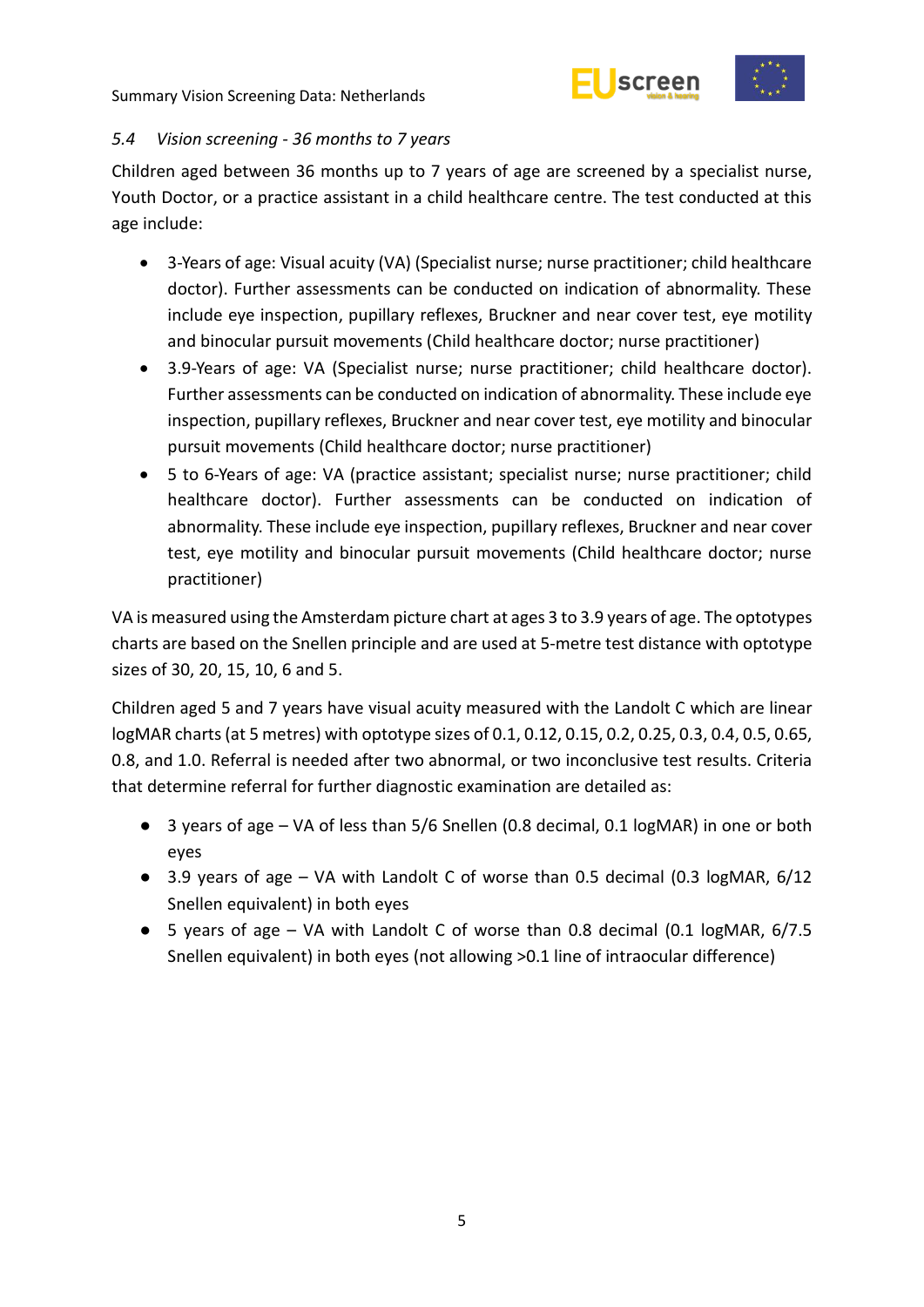

**Table 1:** Healthcare professionals who conduct vision screening in each age group

| Table 1        | <b>Youth doctor</b> | Ophthalmologist | <b>Nurse</b>   | <b>Specialist nurse</b> | <b>Doctor</b>  | <b>Practice assistant</b> |
|----------------|---------------------|-----------------|----------------|-------------------------|----------------|---------------------------|
| Preterm babies | $\checkmark$        | $\checkmark$    | $\checkmark$   | $\checkmark$            | $\pmb{\times}$ | $\pmb{\times}$            |
| 0 to 3 months  | $\pmb{\times}$      | $\pmb{\times}$  | $\pmb{\times}$ | $\pmb{\times}$          | $\checkmark$   | $\pmb{\times}$            |
| 3 to 36 months | $\checkmark$        | $\pmb{\times}$  | $\checkmark$   | $\checkmark$            | $\checkmark$   | $\pmb{\times}$            |
| 3 to 7 years   | $\checkmark$        | $\pmb{\times}$  | $\pmb{\times}$ | $\checkmark$            | $\pmb{\times}$ | ✓                         |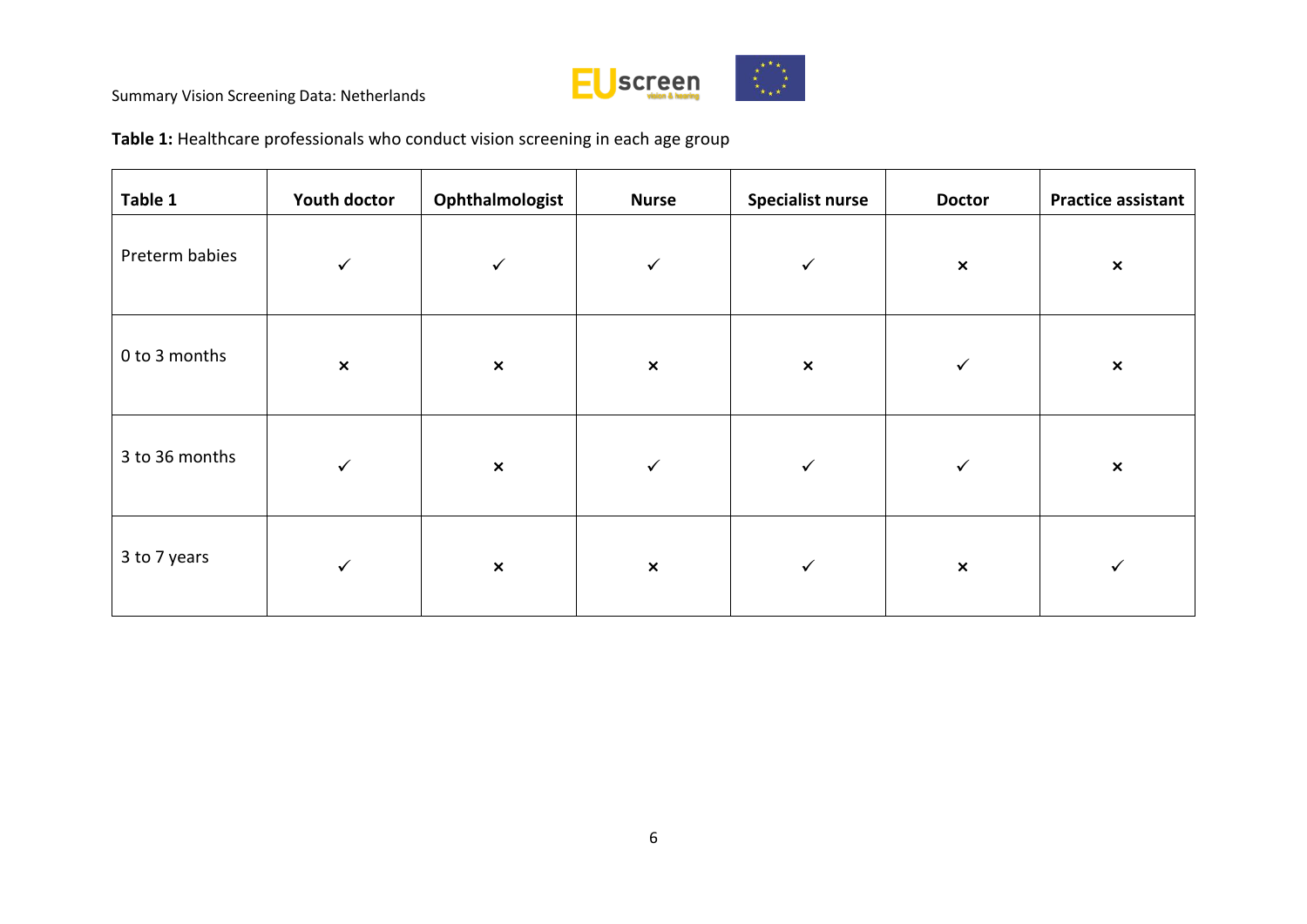

**Table 2:** Vision screening tests used in vision screening for each age group

| Table 2              | <b>ROP</b>     | Eye<br>inspection | <b>Fixation</b>           | Red<br>reflex  | Eye<br>motility | Hirschberg     | Retinal<br>examination | <b>Pursuit</b><br>movements | <b>Pupillary</b><br>reflexes | Cover<br>test | <b>Visual</b><br>acuity   |
|----------------------|----------------|-------------------|---------------------------|----------------|-----------------|----------------|------------------------|-----------------------------|------------------------------|---------------|---------------------------|
| Preterm<br>babies    | $\checkmark$   | $\checkmark$      | $\checkmark$              | $\checkmark$   | $\checkmark$    | $\checkmark$   | $\checkmark$           | $\checkmark$                | ✓                            | $\checkmark$  | $\boldsymbol{\mathsf{x}}$ |
| $0$ to $3$<br>months | $\pmb{\times}$ | $\checkmark$      | $\checkmark$              | $\checkmark$   | $\checkmark$    | $\checkmark$   | $\pmb{\times}$         | $\checkmark$                | ✓                            | $\checkmark$  | $\boldsymbol{\mathsf{x}}$ |
| 3 to 36<br>months    | $\pmb{\times}$ | $\checkmark$      | $\boldsymbol{\mathsf{x}}$ | $\checkmark$   | $\checkmark$    | $\pmb{\times}$ | $\pmb{\times}$         | $\checkmark$                | $\checkmark$                 | $\checkmark$  | $\pmb{\times}$            |
| 3 to 7<br>years      | $\pmb{\times}$ | $\checkmark$      | $\pmb{\times}$            | $\pmb{\times}$ | $\checkmark$    | $\pmb{\times}$ | $\pmb{\times}$         | $\checkmark$                | ✓                            | $\checkmark$  |                           |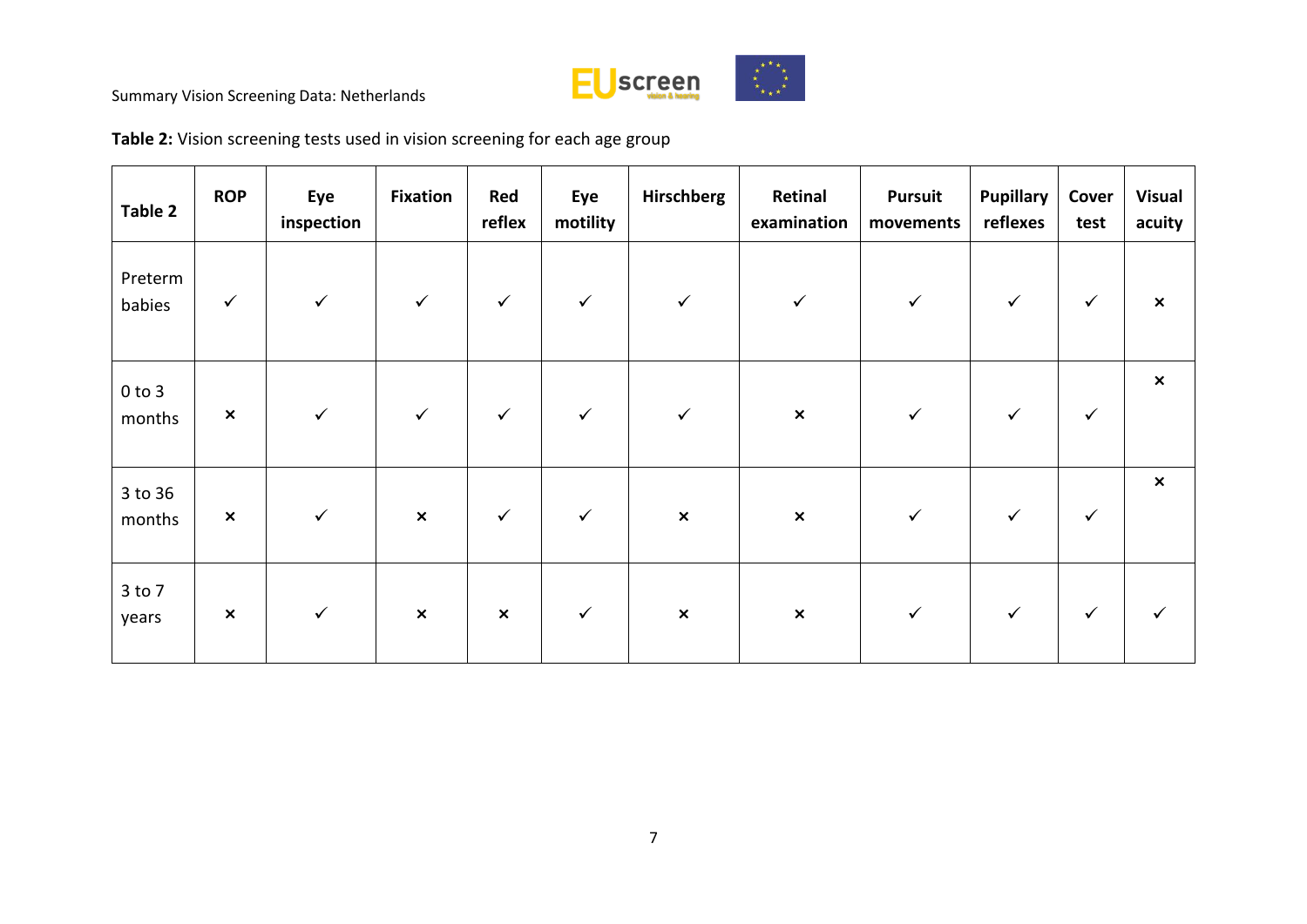

# **Table 3:** Location of vision screening for each age group

| Table 3        | Hospital                  | <b>Child healthcare centre</b> |
|----------------|---------------------------|--------------------------------|
| Preterm babies | $\checkmark$              | $\pmb{\times}$                 |
| 0 to 3 months  | $\pmb{\times}$            | $\checkmark$                   |
| 3 to 36 months | $\pmb{\times}$            | $\checkmark$                   |
| 3 to 7 years   | $\boldsymbol{\mathsf{x}}$ | ✓                              |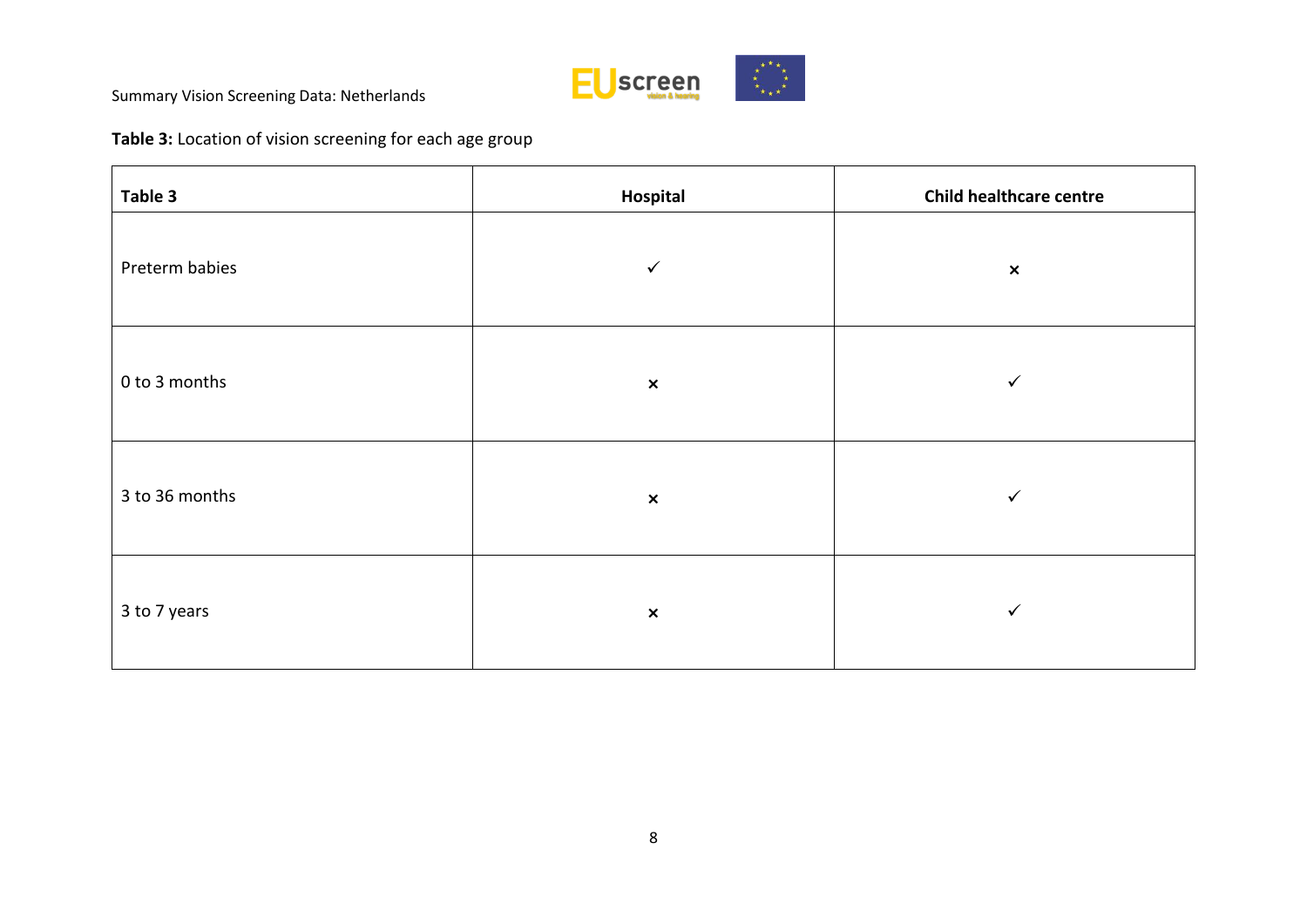



#### <span id="page-14-0"></span>**6 Automated Screening**

Automated vision screening is achieved using handheld, portable devices designed to detect presence of refractive error from 6 months of age. It provides objective results and is used to detect amblyopic risk factors. This differs from other methods used to screen children for amblyopia which focus on detection of the actual condition and the resulting visual loss. No automated screening is conducted in the Netherlands.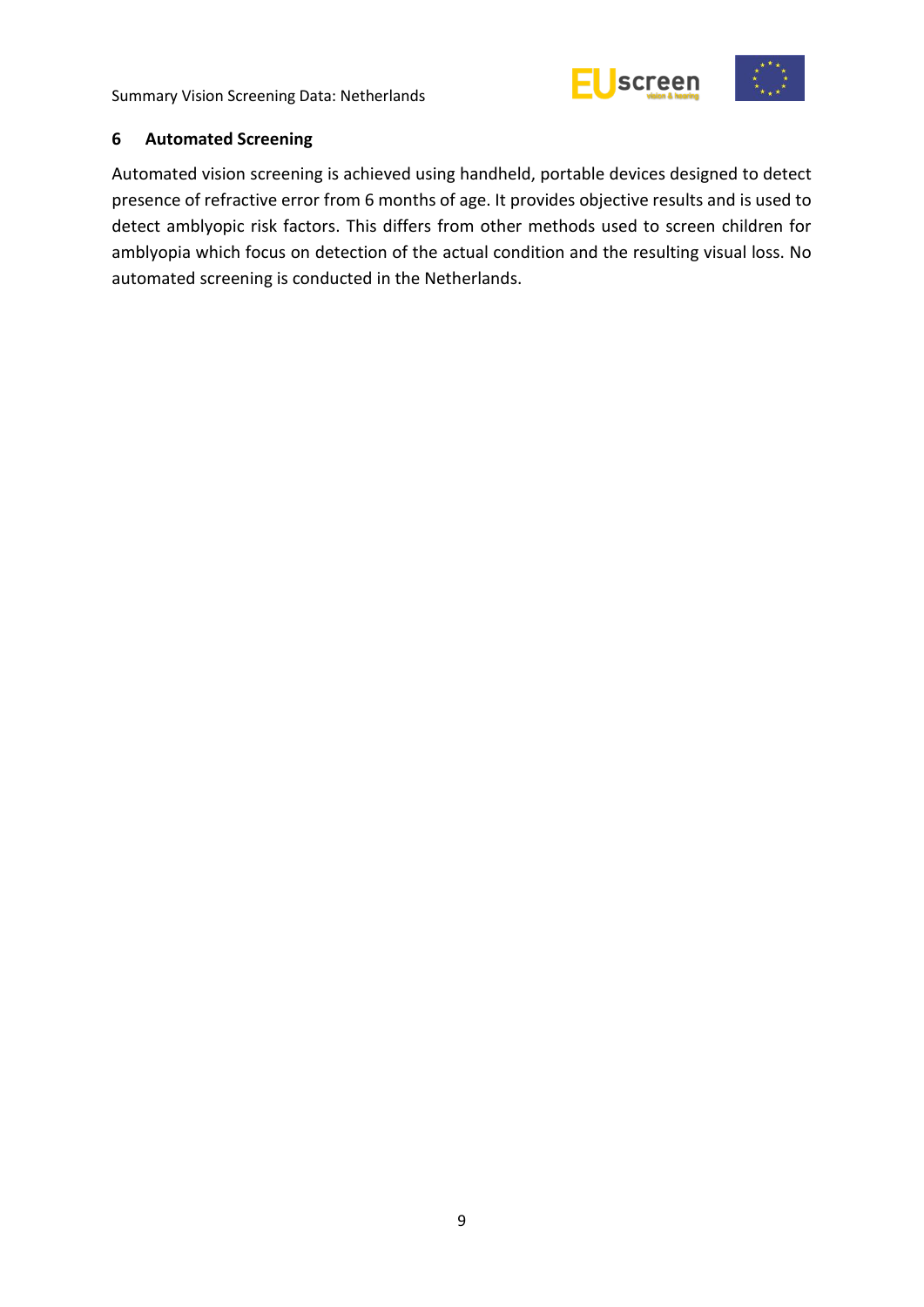



#### <span id="page-15-0"></span>**7 Provision for Visually Impaired**

The Netherlands has 10 schools for blind or severely visually impaired children. It was estimated that in 2012, 750 children (aged 3-20 years) attended these schools. The costs per child include funding of 15,700 Euros plus basic funding of 6,100 Euros, totalling 21,800 Euros per child; basic funding is the amount paid for every child for education and the rest of the funding is added due to the special needs. There is support for visually impaired children that attend regular mainstream primary school, including digital instruments and there is also additional funding of up to 15,200 Euros per child for visual impairment needs, covered by the Ministry of Education.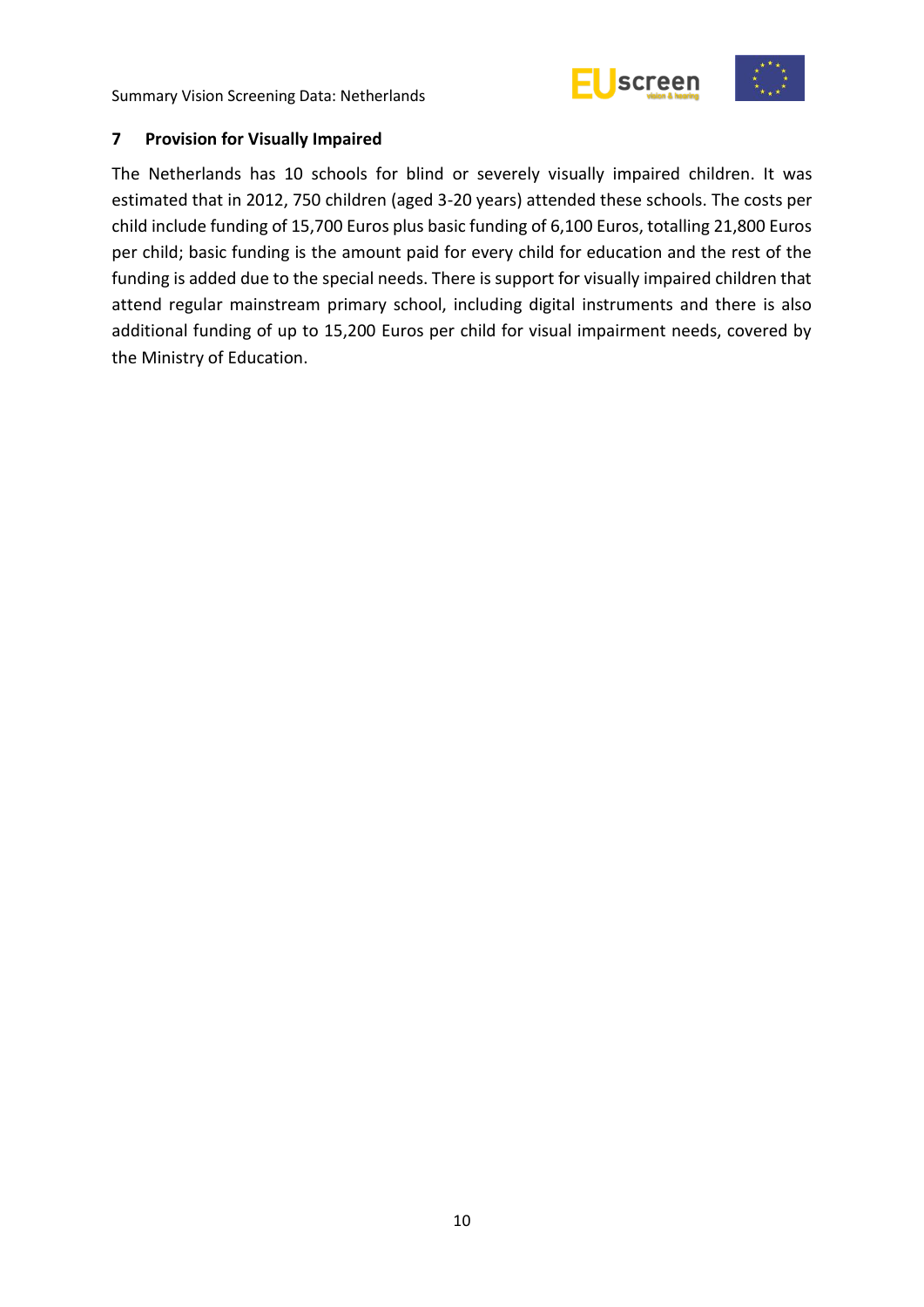



#### <span id="page-16-0"></span>**8 Knowledge of existing screening programme**

#### <span id="page-16-1"></span>*8.1 Prevalence/Diagnosis*

A 7-year birth cohort study of 4,624 children was started in 1996/1997 in Rotterdam (Groenewoud, 2010), this investigated the detection and causes of amblyopia. The findings were as follows:

- The prevalence of treated or untreated amblyopia between birth and 6 years was 3.4%
- The prevalence of persistent amblyopia at >7 years of age was 0.78%
- The prevalence of strabismus at age 6 was 1.6% and at age 7 was 1.8%
- Of 102 children diagnosed with amblyopia, the incidence of the four types were 42 refractive, 32 combined mechanism, 19 strabismus, 7 deprivation, 2 unknown.

A paper written in 2018, which is currently only available at abstract (Klaver et al., 2015), investigated the prevalence of ocular conditions found in 6,690 children in Rotterdam at age of 6 years and found:

- Eye injury (Foreign body) 0.3%
- Nasolacrimal duct obstruction 0.8%
- Congenital ocular toxoplasmosis 0.2%
- Orbital cellulitis 0.1%
- Congenital ptosis 0.7%
- Psychogenic amblyopia 0.1%
- Retinopathy of prematurity (ROP) 0.2%
- Retinoblastoma 0.1%
- Congenital cataract 0.4%
- Dominant optic atrophy 0.1%
- Conjunctivitis 0.6%
- Coloboma of iris and choroid (including macula) 0.1%
- Hordeolum 0.2%
- Optic nerve head drusen 0.1%
- Shaken baby retinopathy 0.1%
- Myopic degeneration 0.2%
- Subnormal visual acuity 0.8%
- Chalazion 0.3%
- Eye strain 0.1%
- Transient subnormal visual acuity 0.2%
- Migraine 0.1%
- Susceptible for developing a retinopathy 0.2%
- Marfan syndrome with lens luxation 0.1%
- Capillary hemangioma 0.1%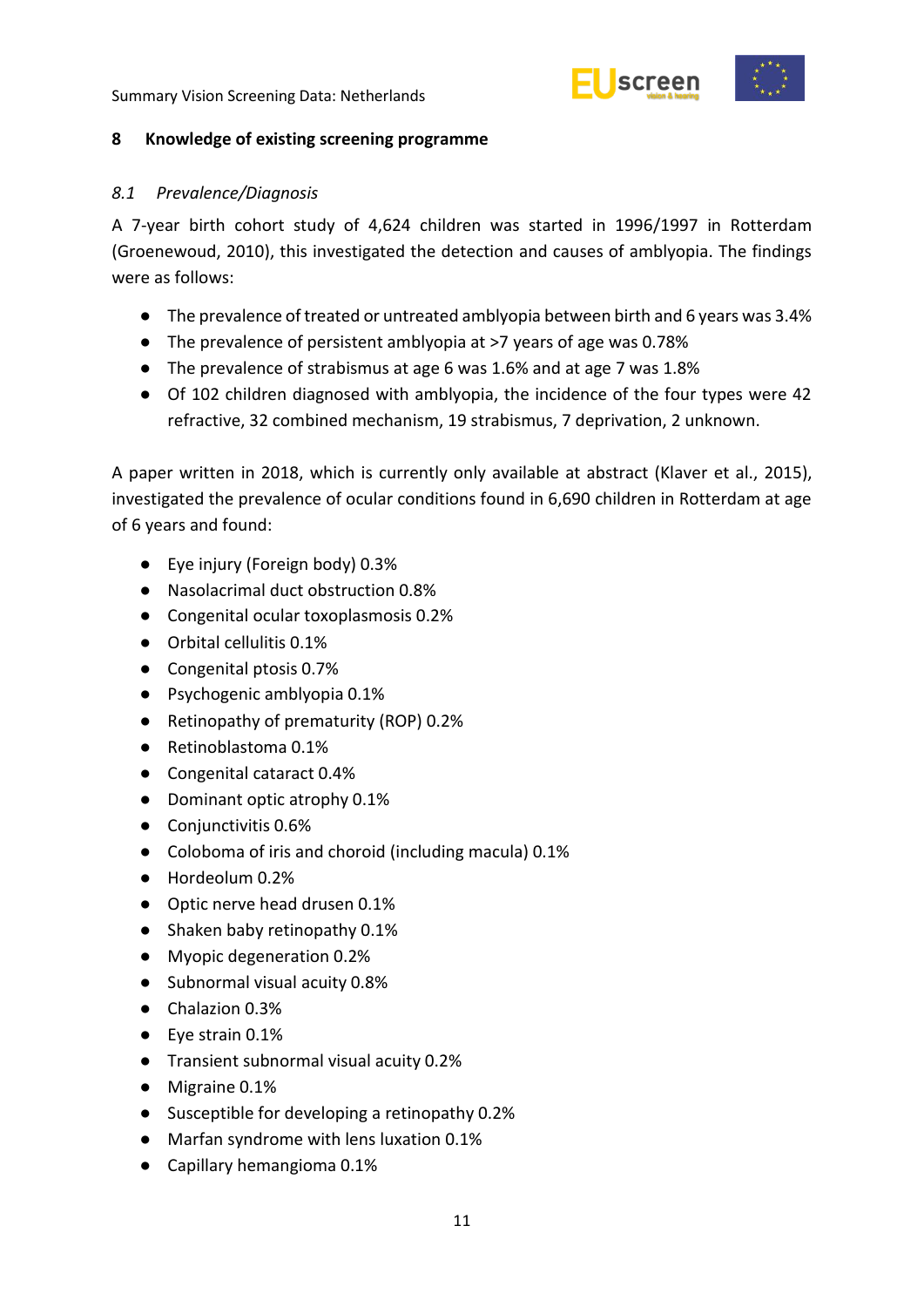

- Optic nerve disorders 0.1%
- Infantile nystagmus syndrome 0.2%
- Congenital blepharophimosis syndrome (BPES) 0.1%
- Congenital fibrosis of the extraocular muscles (CFEOM) 0.1%
- Uveitis 0.1%

# <span id="page-17-0"></span>*8.2 Coverage*

All children are invited for vision screening and attendance to visual screening is estimated at:

- 1<sup>st</sup> screening-100%
- $\bullet$  2<sup>nd</sup> screening 99.5%
- 3<sup>rd</sup> screening 94%
- $\bullet$  4<sup>th</sup> screening 89.1%
- $\bullet$  5<sup>th</sup> screening 84.1%

Attendance to VA measurement is estimated at:

- $\bullet$  1<sup>st</sup> screening 90%
- $\bullet$  2<sup>nd</sup> screening 89.1%
- $\bullet$  3<sup>rd</sup> screening 84.1%

# <span id="page-17-1"></span>*8.3 Screening evaluation*

There is no national registration or documentation of noncompliance with referral after an abnormal screening test result. Groenewoud et al. (2010) found that:

- The percentage of compliance with referral after an abnormal screening test result was 73.62%, with 26.38% not attending referral for diagnostic assessment.
- The percentage of false negatives was 0.91%
- The percentage of false positive was 0.91%
- The positive predictive value was 91%

The diagnosis of amblyopia was made when the children were age 7-years, at the final examination of the study, 2964 children attended that extra screen, 27 of which had a false negative screen result but were diagnosed with amblyopia in this extra screen.

de Koning et al. (2013) investigated the effectiveness of screening for amblyopia and other eye disorders in a prospective 7-year birth cohort study (n=4,624) using the same dataset as the previously mentioned Groenewoud (2010) study. They report:

● The sensitivity of the Dutch vision screening programme was 73% at age 7 years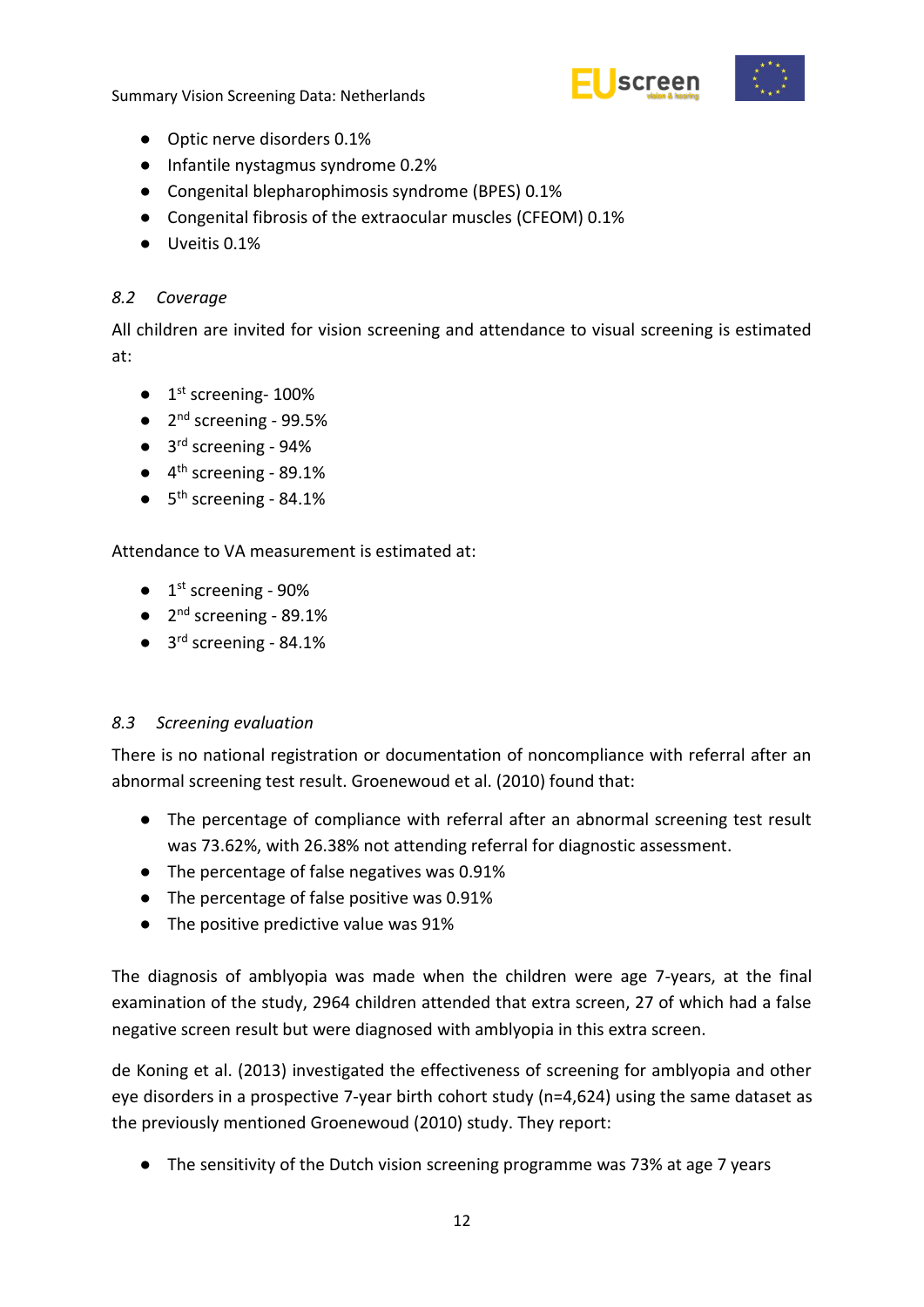

● The specificity of the Dutch vision screening programme was 83% at age 7 years

It is estimated, based on the data from Groenewoud (2010) that within the 200,000 newborn in Netherlands per year, there was approximately 6,000 (3%) new amblyopia cases, 4,000 (2%) new strabismus cases and 120 (0.06%) new congenital cataract cases.

#### <span id="page-18-0"></span>*8.4 Treatment success*

The number of children treated for strabismus and amblyopia was also determined by Groenewoud et al. (2010) as follows:

- The percentage of children treated for strabismus, after being screened before the age of 7 years is 0.0145%
- The percentage of all children treated for strabismus is 1.69%
- The percentage of children treated for amblyopia, after being screened before the age of 7 years is 2.46%
- The percentage of all children treated for amblyopia is 3.37%
- The distribution of strabismic, refractive, combined-mechanism and deprivation amblyopia are:
	- o strabismic amblyopia 22%
	- o refractive amblyopia 34%
	- o combined-mechanism amblyopia 34%
	- o deprivation amblyopia 7%
	- o unknown 3%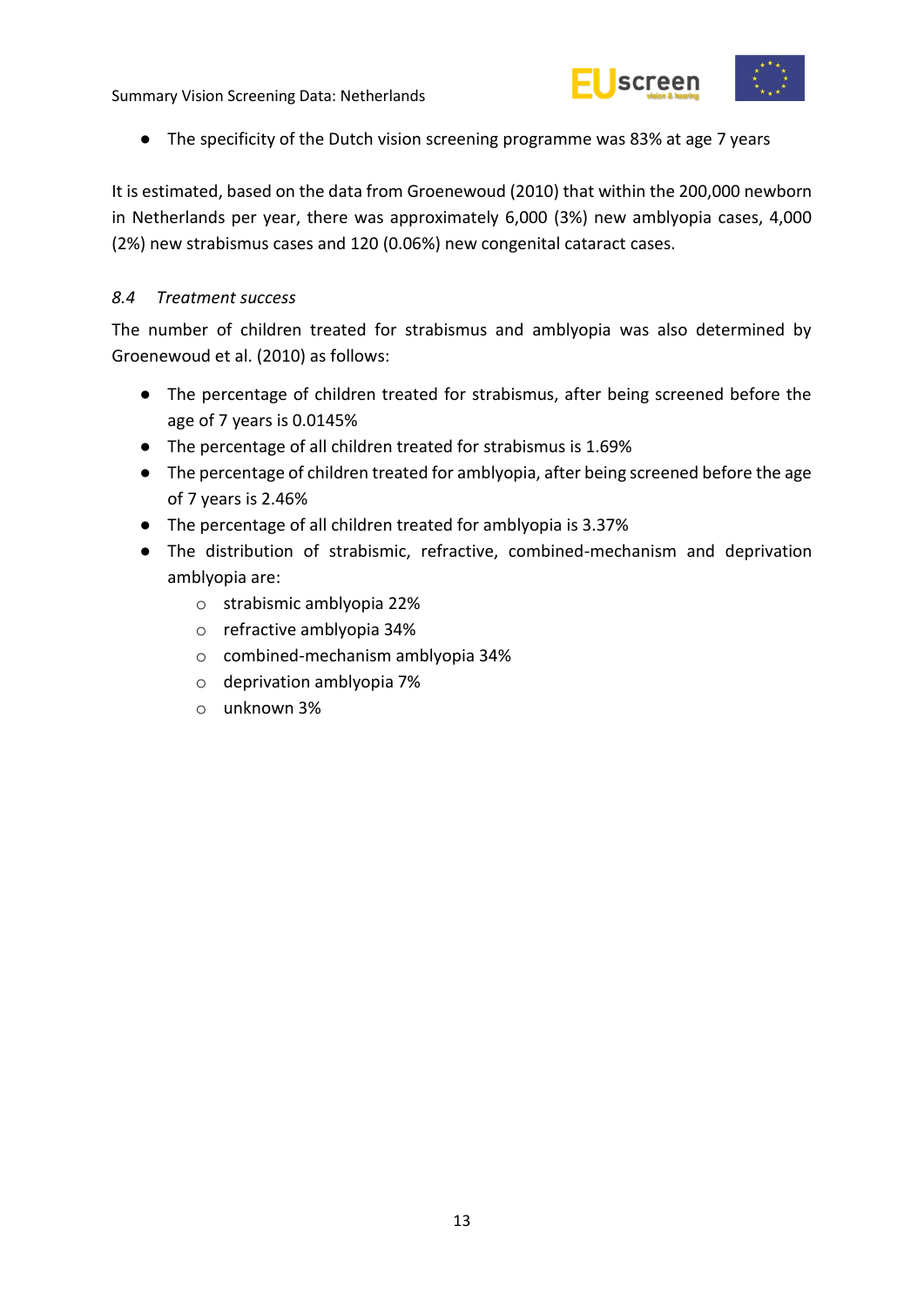



#### <span id="page-19-0"></span>**9 Costs of vision screening in children**

#### <span id="page-19-1"></span>*9.1 Cost of vision screening*

The maximum salary costs per year for vision screening professionals is 44,000 Euros and 93 Euros per hour. The cost to train a nurse is estimated at between 10,000 and 18,000 Euros and for a doctor this rises to between 40,000 and 60,000 Euros. The total screening costs per year and per child per year for vision screening is not known. The total annual cost of all screening:

- 433 million Euros annual costs (323 million from municipalities and 110 million from vaccination programmes)
- Total screening cost for all screening (not just vision) is 108 Euros, per year, per child

### <span id="page-19-2"></span>*9.2 Cost of treatment for amblyopia*

All treatments are covered by health insurance; the local municipality, who receive a municipality fund from the national government, pays child healthcare centres. However, glasses will cost the parents between 100 and 600 Euros per pair, unless the prescription rises above 6 dioptre spheres and the actual cost to parents will depend on the individual's health insurance. Special regulations are in place concerning any hyperopic correction in case of accommodative esotropia. Specifically, the treating orthoptists states in a letter to the insurance company that this child has accommodative esotropia or congenital cataracts, after that, the insurance company pays for the glasses/contact lenses.

#### <span id="page-19-3"></span>*9.3 Cost of Treatment for strabismus*

The estimated costs for strabismus surgery, including follow-up:

- Average total of 2,045 Euros
- Ophthalmologist (1 year) costs: 700 Euros
- Orthoptist (2 years) costs (10 visits): 800 Euros

#### <span id="page-19-4"></span>*9.4 Cost of treatment for cataract*

The estimated costs for congenital cataract surgery, including follow up of deprivation amblyopia:

- Surgery and visits round surgery: 635-2,146 Euros.
- Glasses (6 pairs during 10 years) 6 pairs at 500 Euros each: Total cost = 3,000 Euros
- Visits 2x per year ophthalmologist at 700 Euros over 10 years: Total cost = 7,000 Euros
- Visits 6x per year over first 5 years orthoptist: 30 visits at 80 Euros: Total cost = 2,400 Euros
- Visits 2x per year over second 5 years orthoptist: 10 visits at 80 Euros: Total cost = 800 Euros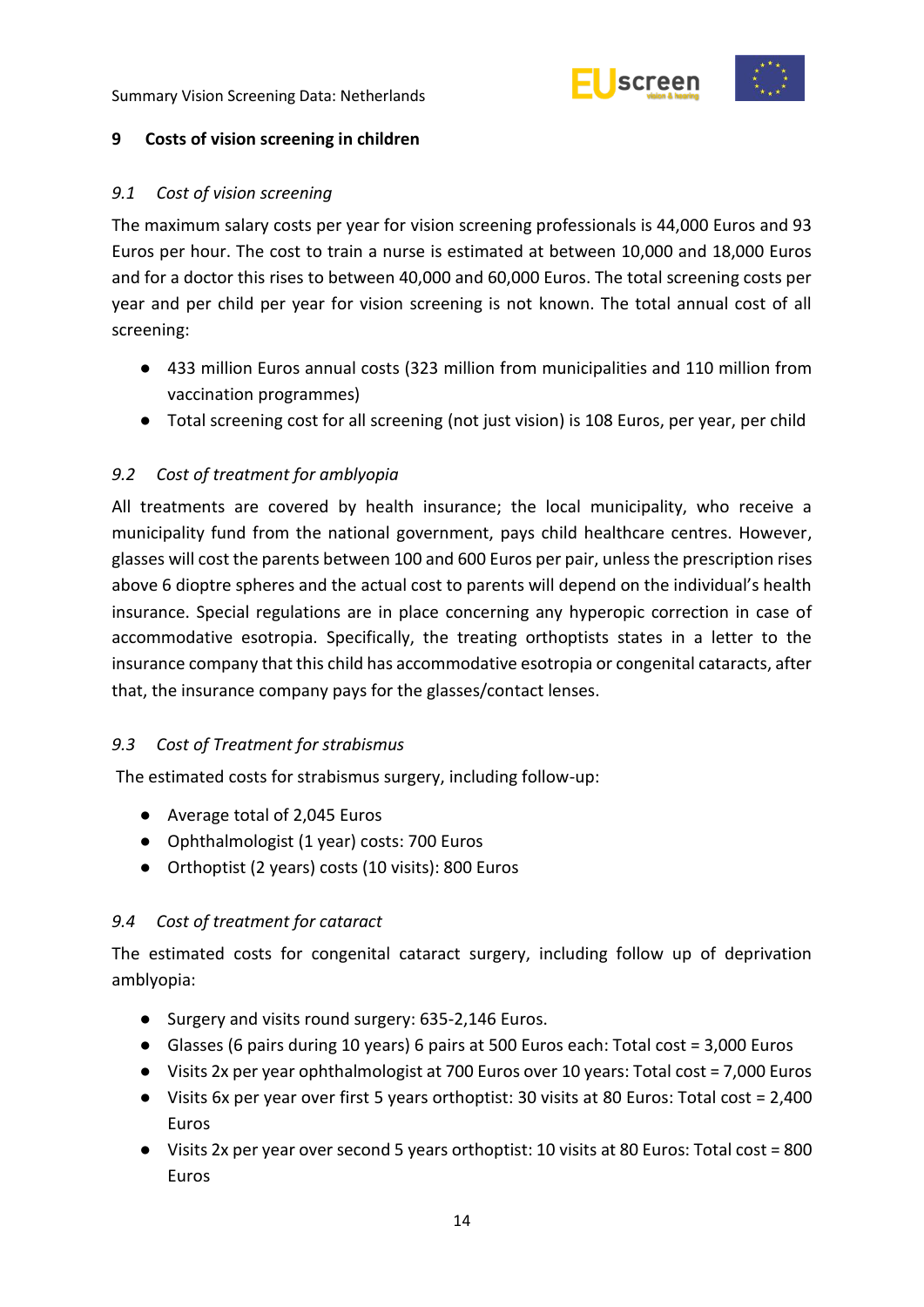



#### <span id="page-20-0"></span>**10 References**

Groenewoud, J., Tjiam, A., Lantau, V., Hoogeveen, W., de Faber, J., Juttmann, R., de Koning, H. and Simonsz, H. (2010). Rotterdam AMblyopia Screening Effectiveness Study: Detection and Causes of Amblyopia in a Large Birth Cohort. *Investigative Ophthalmology & Visual Science*, 51(7), p.3476.

Klaver, C.C.W., Tideman, W., Jaddoe, V., Hofman, A., Roelof Polling, J. (2015). Eye disorders in children of Western Europe: The Generation R study. *Investigative Ophthalmology & Visual Science June, Vol.56*, 902.

de Koning, H., Groenewoud, J., Lantau, V., Tjiam, A., Hoogeveen, W., de Faber, J., Juttmann, R. and Simonsz, H. (2013). Effectiveness of screening for amblyopia and other eye disorders in a prospective birth cohort study. *Journal of Medical Screening*, 20(2), pp.66-72.

Sloot, F., Heijnsdijk, E., Groenewoud, J. H., Goudsmit, F., Steyerberg, E. W., de Koning, H. J., & Simonsz, H. J. (2017). The effect of omitting an early population-based vision screen in the Netherlands: A micro-simulation model approach. *J Med Screen, 24(3),* 120-126.

Sloot, F., Hoeve, H. L., de Kroon, M. L., Goedegebure, A., Carlton, J., Griffiths, H. J., . . . Group, E. U. S. (2015). Inventory of current EU paediatric vision and hearing screening programmes. *J Med Screen, 22(2),* 55-64.

The World Bank (2018a). Population, total | Data. [online] Available at: https://data.worldbank.org/indicator/SP.POP.TOTL?locations=NL [Accessed 19 December 2018].

The World Bank. (2018b). Birth rate, crude (per 1,000 people) | Data. [online] Available at: https://data.worldbank.org/indicator/SP.DYN.CBRT.IN?locations=NL [Accessed 19 December 2018].

The World Bank. (2018c). Population density (people per sq. km of land area) | Data. [online] Available at: https://data.worldbank.org/indicator/EN.POP.DNST?locations=NL [Accessed 19 December 2018].

The World Bank. (2018d). Mortality rate, infant (per 1,000 live births) | Data. [online] Available at: https://data.worldbank.org/indicator/SP.DYN.IMRT.IN?locations=NL [Accessed 19 December 2018].

The World Bank. (2018e). Life expectancy at birth, total (years) | Data. [online] Available at: https://data.worldbank.org/indicator/SP.DYN.LE00.IN?locations=NL [Accessed 19 December 2018].

The World Bank. (2018f). Death rate, crude (per 1,000 people) | Data. [online] Available at: https://data.worldbank.org/indicator/SP.DYN.CDRT.IN?locations=NL [Accessed 19 December 2018].